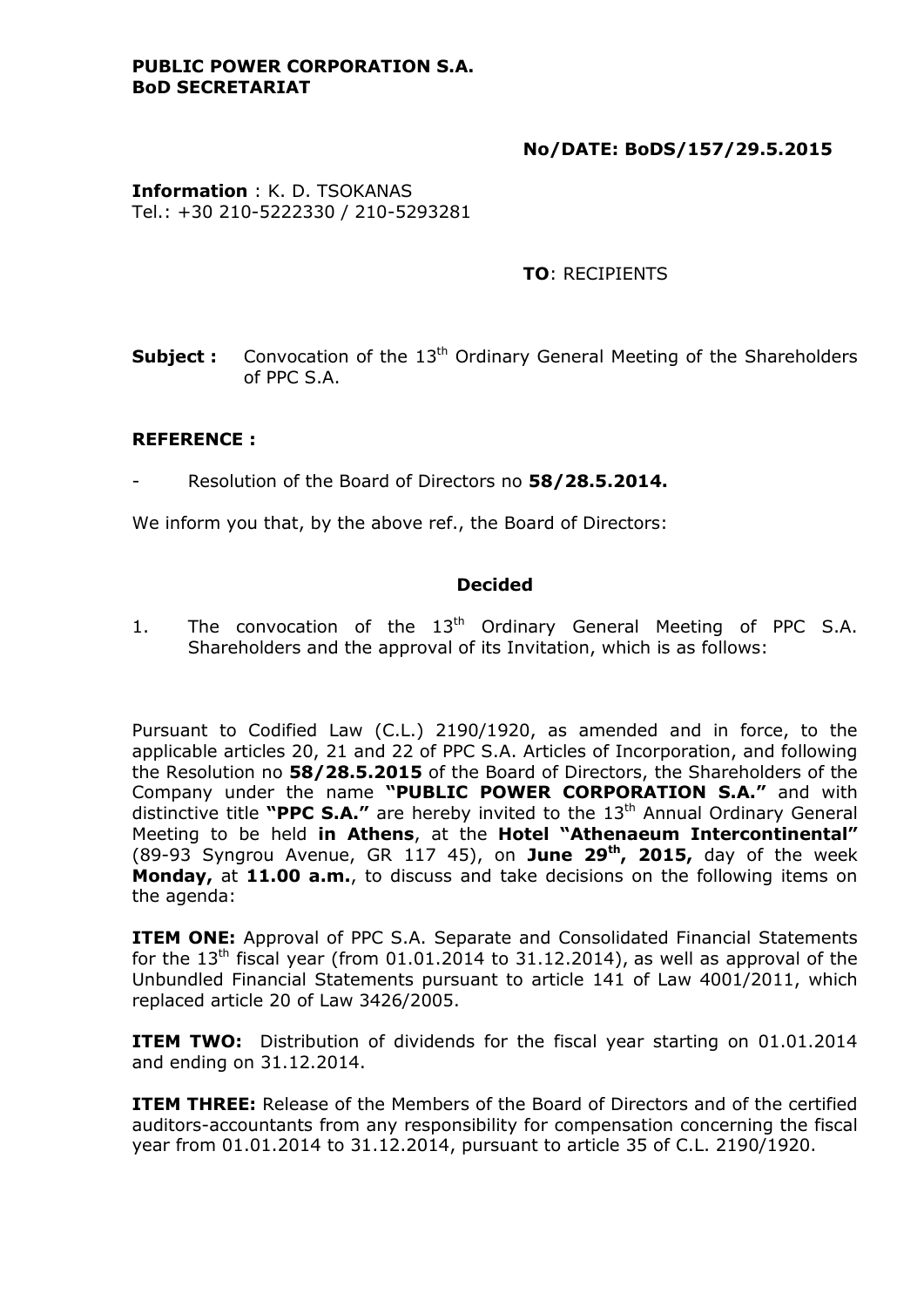**ITEM FOUR:** Approval of the remuneration and compensation paid to the Members of the Board of Directors of the Company for the fiscal year from 01.01.2014 to 31.12.2014 and pre-approval of the gross remuneration and compensation to be paid for the fiscal year from 01.01.2015 to 31.12.2015.

**ITEM FIVE:** Appointment of certified auditors for the fiscal year from 01.01.2015 to 31.12.2015, pursuant to the applicable articles 29 and 30 of the Articles of Incorporation of the Company and approval of the certified auditors' remuneration for the abovementioned fiscal year.

**ITEM SIX:** Approval of the provision of quarantees by PPC S.A. to its subsidiaries for debt financing.

**ITEM SEVEN:** Approval of the appointment, pursuant to article 37 of Law 3693/2008, of the Members of the Audit Committee.

**ITEM EIGHT:** Announcement in view of the approval of the election of a new Member to the Board of Directors and of its Capacity, in substitution for a Member that resigned.

**ITEM NINE:** Announcements and other issues.

# **PARTICIPATION RIGHT IN THE GENERAL MEETING**

In this Ordinary General Meeting (OGM), the Shareholders with right to participate and vote are those, who will be registered at the beginning of June the  $24<sup>th</sup>$ , 2015, day of the week Wednesday, that is the  $(5^{th})$  day prior to the OGM date - Record Date, in PPC S.A. Shareholders' registry, which is electronically kept at the Company "Hellenic Exchanges S.A. Holding, Clearing, Settlement & Registry" (Hellenic Exchanges SA – EXAE), without share blocking required. Every ordinary share has the right of one vote. Shareholders' capacity is evidenced by providing a pertinent written certification by the above mentioned institution, or alternatively, via direct online connection of the Company with the registry of the latter. Shareholders' capacity must be effective at the beginning of June the  $24<sup>th</sup>$ , 2015, day of the week Wednesday (Record Date) and the pertinent written certification or the electronic verification with respect to the Shareholders' capacity must be received by the Company the latest until June the  $26<sup>th</sup>$ , 2015, day of the week Friday, that is, the  $(3^{rd})$  day prior to the OGM date. As regards the Company, participation and voting right at the OGM is attributed only to those having the shareholder's capacity on the aforementioned Record Date. In case of non compliance with the provisions of article 28a of C.L. 2190/1920, as in force, such Shareholder may participate in the OGM only following permission of the latter.

# PROCEDURE FOR THE EXERCISE OF VOTING RIGHT BY PROXY

The Shareholders who wish to participate in the Ordinary General Meeting (OGM) by proxy/ies representative/es, must send the pertinent proxy holder authorisation form (Power of Attorney), which is available at the Company's website [www.dei.com](http://www.dei.com/), to the Company's Corporate Announcements and Shareholders Services Unit (30, Chalkokondyli Street, GR 104 32 Athens, 5<sup>th</sup> floor, office 512), no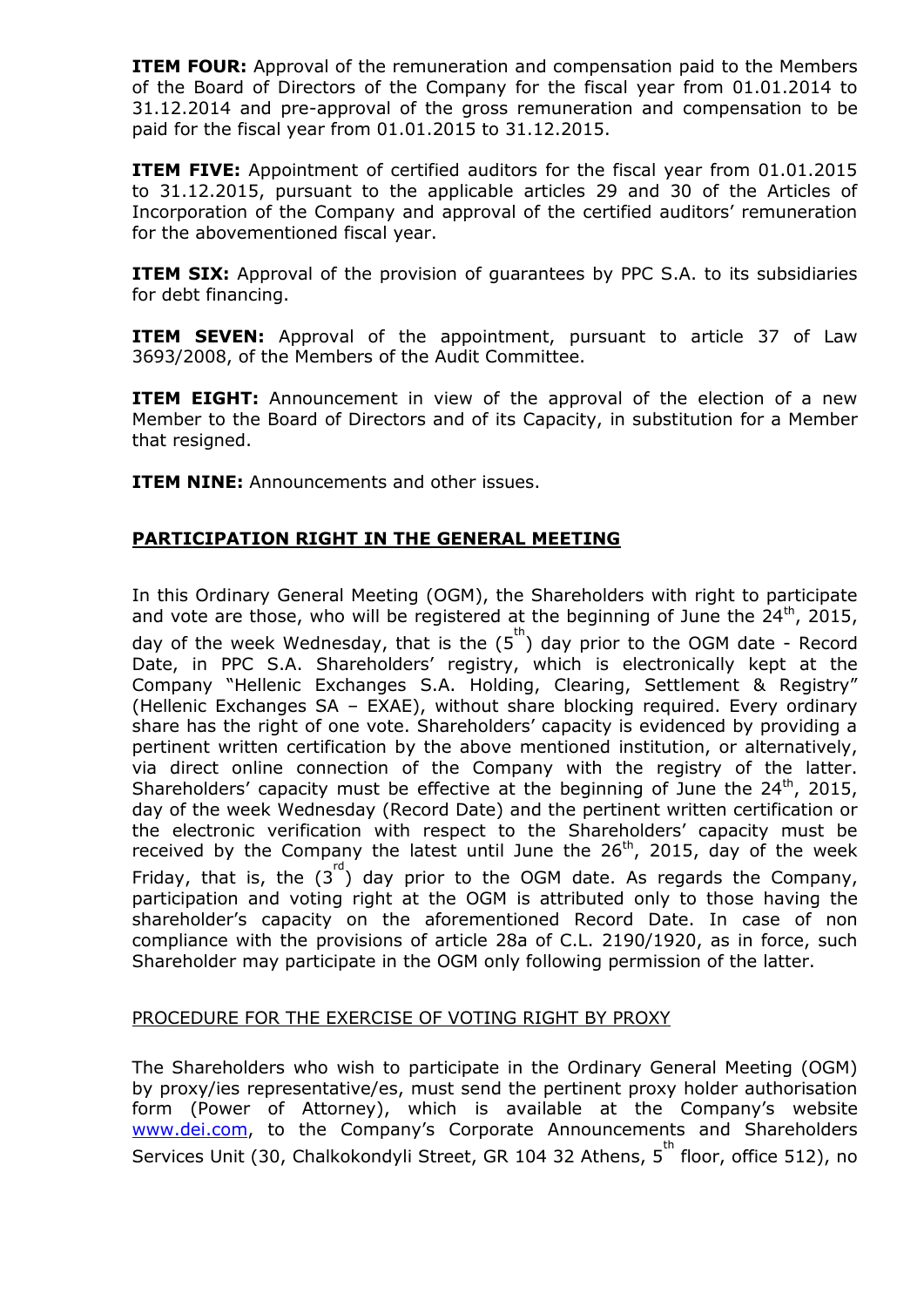later than June the 26<sup>th</sup>, 2015, day of the week Friday, that is the  $(3^{\text{rd}})$  day prior to the date of the General Meeting.

Each shareholder may appoint up to three (3) proxy holders/representatives. However, if a shareholder holds shares of the company appearing in more than one securities account, the above limitation shall not prevent such shareholder from appointing separate proxy holders/representatives for the companies appearing in each securities account, as regards the General Meeting.

A proxy holder/representative acting on behalf of several shareholders may cast votes differently for each shareholder. The proxy holder/representative is obliged to disclose to the Company, before the commencement of the General Meeting, any fact which might be useful to the shareholders in assessing whether the proxy holder/representative might pursue interests other than the interest of the represented shareholder. A conflict of interest within this context may in particular arise where the proxy holder/representative:

a) is a controlling shareholder of the Company, or is another entity controlled by such shareholder;

b) is a member of the Board of Directors or the management of the Company, or of a controlling shareholder or an entity controlled by such shareholder;

c) is an employee or an auditor of the Company, or of a controlling shareholder or an entity controlled by such shareholder;

d) is a spouse or close relative (of  $1^{st}$  degree) with a natural person referred to in the above items a) to c).

The appointment and the revocation of appointment of a shareholder's proxy holder/representative shall be made in writing and shall be notified to the Company at least three (3) days prior to the date of the General Meeting.

The shareholders are requested to ensure the successful dispatch of the proxy holder authorisation form (power of attorney) and receipt thereof by the Company, by calling at the following numbers: +30 210 52 30 951, +30 210 52 93 207, +30 210 52 93 245.

In order to attend the General Meeting any shareholder/representative shall present an ID card. In case that the shareholder is a legal entity and has not appointed in accordance with the aforementioned procedure a proxy holder/srepresentative/s, then the legal representative of such shareholder shall also present his/her legalization documents, in order to attend the General Meeting.

### SHAREHOLDERS' MINORITY RIGHTS

With respect to the aforementioned OGM, the Shareholders have also the following rights, which can be exercised within the following deadlines per right:

(a) Shareholders representing at least one twentieth (1/20) of the paid-up share capital may request from the Board of Directors to include in the Annual General Meeting's Agenda additional items, provided that the relevant request is communicated to the Board of Directors at least fifteen (15) days prior to the OGM. The said request must be accompanied by a written justification or a draft resolution for approval by the OGM.

(b) Shareholders representing at least one twentieth (1/20) of the paid-up share capital may request from the Board of Directors to upload to the Company's website [\(www.dei.gr\)](http://www.dei.gr/), at least six (6) days prior to the OGM date, draft resolutions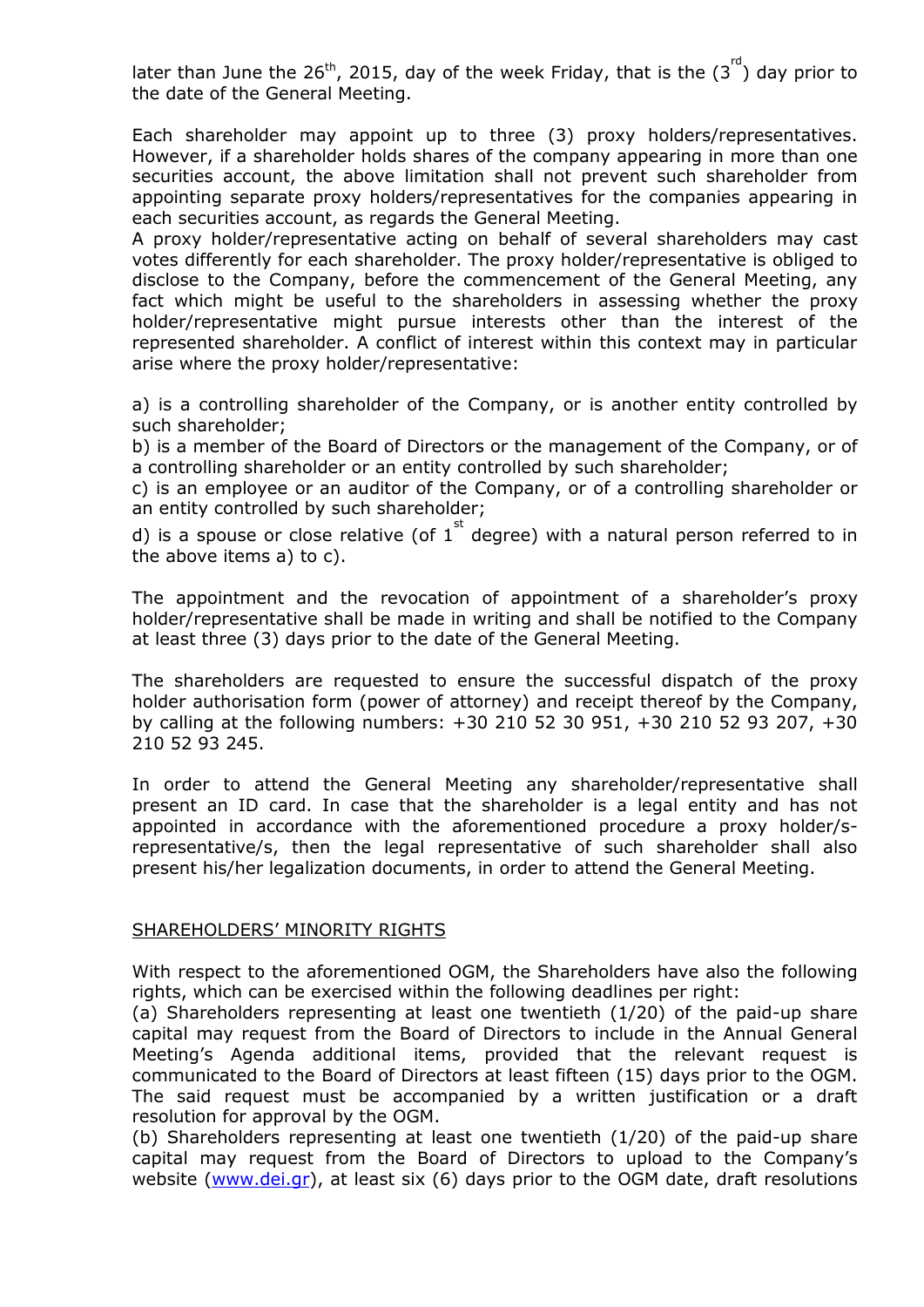for the items included in the initial or revised OGM agenda, provided that the relevant request is communicated to the Board of Directors at least seven (7) days prior to the OGM date.

(c) Following a request of shareholders communicated to the Company at least five (5) full days prior to OGM date, the Board of Directors must provide to the OGM the requested specific information with respect to Company's business, to the extent that these are useful for the actual assessment of the items on the agenda.

(d) Following a request of shareholders representing one fifth (1/5) of the paid-up share capital, communicated to the Board of Directors at least five (5) full days prior to the OGM date, the Board of Directors must provide the OGM with information about the course of the Company's affairs and its financial situation.

### AVAILABLE DOCUMENTS AND INFORMATION

The present Invitation to the Shareholders, the proxy holder authorisation form (power of attorney), the total number of shares and voting rights existing on the date of the present Invitation, the documents to be submitted to the OGM, as well as any draft resolution for any proposed agenda item or any comment of the Board of Directors on any agenda item, if no resolution has been submitted for approval, and any draft resolution proposed by the Shareholders, are or will be available, pursuant to the law and the Company's Articles of Incorporation, at the Company's website [www.dei.com,](http://www.dei.com/) right after their notification to the Company.

The full text of the documents to be submitted to the OGM, as well as of the draft resolutions and of any documents provided for in article 27, par. 3, cases c) and d) of C.L. 2190/1920, as in force, will be available in hard copy at the Company's headquarters in Athens (30, Chalkokondyli str.).

In case a quorum has not been reached on the date set forth herein above, the Shareholders are again invited, in accordance with article 29 par. 2 of C.L. 2190/1920, as in force, to a **Repeat Ordinary General Meeting, in Athens**, at the **Hotel "Athenaeum Intercontinental"** (89-93 Syngrou Avenue, GR 117 45), on **July the 13th, 2015**, day of the week **Monday**, at **11.00 a.m.,** with same as above Agenda.

In such Repeat General Meeting, the Shareholders with right to participate and vote are those who will be registered at the beginning of July the  $9<sup>th</sup>$ , 2015, day of the week Thursday, that is the  $(4^{th})$  day prior to the OGM date (Record Date of repeat general meetings) with PPC S.A. Shareholders' registry, which is electronically kept at the company "Hellenic Exchanges S.A. Holding, Clearing, Settlement & Registry" (Hellenic Exchanges S.A. – EXAE), without share blocking required. The pertinent written certification or the online verification with respect to the Shareholders' capacity must be submitted to the Company no later than July the  $10<sup>th</sup>$ , 2015, day of the week Friday, that is the  $(3^{rd})$  day prior to the repeat Ordinary General Meeting date.

> Athens, May  $28<sup>th</sup>$ , 2015 The Board of Directors